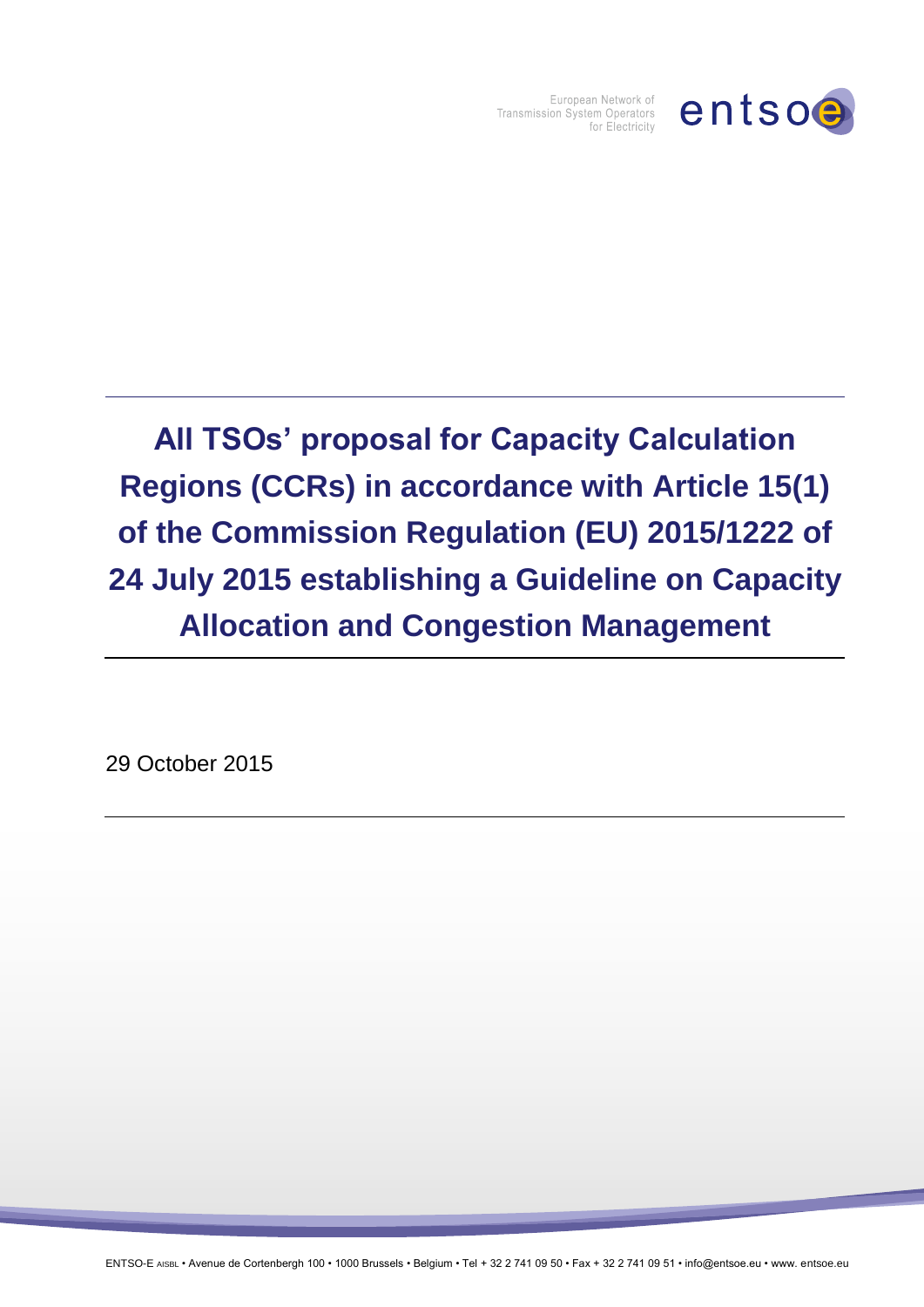

# **Contents**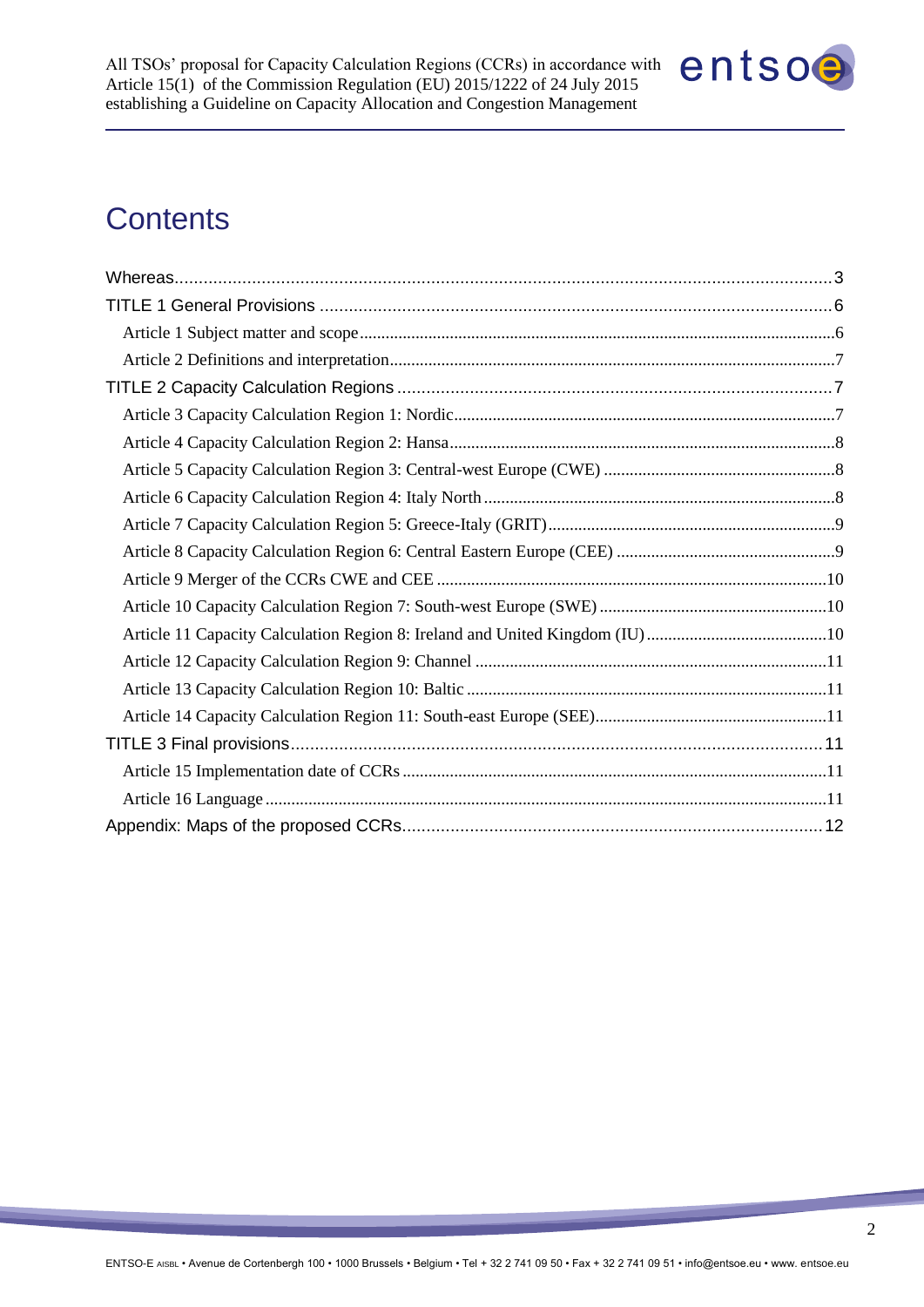

<span id="page-2-0"></span>All TSOs, taking into account the following,

#### **Whereas**

- (1) This document is a common proposal developed by all Transmission System Operators (hereafter referred to as "TSOs") regarding the determination of capacity calculation regions (hereafter referred to as "CCR(s)") (hereafter referred to as "CCRs Proposal"). The CCRs Proposal takes into consideration the regions specified in point 3(2) of Annex I to Regulation (EC) No 714/2009 of the European Parliament and of the Council of 13 July 2009 on conditions for access to the network for cross-border exchanges in electricity (hereafter referred to as "Regulation (EC) No 714/2009") including all existing bidding zone borders from EU member states that joined the EU after the entry into force of Annex I of Regulation (EC) No 714/2009 and that were not yet listed in this Annex I.
- (2) This CCRs Proposal takes into account the general principles and goals set in the Commission Regulation (EU) 2015/1222 establishing a guideline on capacity allocation and congestion management (hereafter referred to as the "CACM Regulation") as well as Regulation (EC) No 714/2009. The goal of the CACM Regulation is the coordination and harmonisation of capacity calculation and allocation in the day-ahead and intraday cross-border markets, and it sets requirements for the TSOs to co-operate on the level of CCRs, on a pan-European level and across bidding zone borders.
- (3) Capacity calculation for the day-ahead and intraday market timeframes should be coordinated at least at the regional level to ensure that capacity calculation is reliable and that optimal capacity is made available to the market. For this purpose, regions where such coordination is needed should be defined by all TSOs. In accordance with Article 2 (Definitions) of the CACM Regulation these regions are defined as "capacity calculation regions", meaning "the geographic area in which coordinated capacity calculation is applied". Therefore, a CCR needs to consist of a set of bidding zone borders for which the capacity calculation shall be coordinated by TSOs in accordance with the CACM Regulation.
- (4) This CCRs Proposal includes a detailed description of the CCRs, covering the existing bidding zone borders between and within European Union (EU) Members States, to which the CACM Regulation applies, and some new ones expected to be established by the end of 2018 and to be operated by TSOs certified at the moment of submission of this proposal to all regulatory authorities. The inclusion of future bidding zone borders allows for an early approval of the assignment of these bidding zones borders in the relevant CCR and as such for a smooth implementation of the CACM Regulation.
- (5) The CCRs Proposal also includes the Germany/Luxembourg Austria (DE/LU AT) bidding zone border under the following grounds:
	- a. the DE/LU AT bidding zone border is included into the CEE CCR after the public consultation period, following the Opinion of the Agency for the Cooperation of Energy Regulators No 09/2015 dated 23 September 2015 (hereinafter referred to as "the Agency Opinion No 09/2015"). In this opinion the Agency stated that the *"implementation of a capacity allocation procedure on the DE-AT border is required pursuant to Article 16(1) of Regulation (EC) No 714/2009 and points 1.2, 1.4 and 3.1 of Annex I to this Regulation.*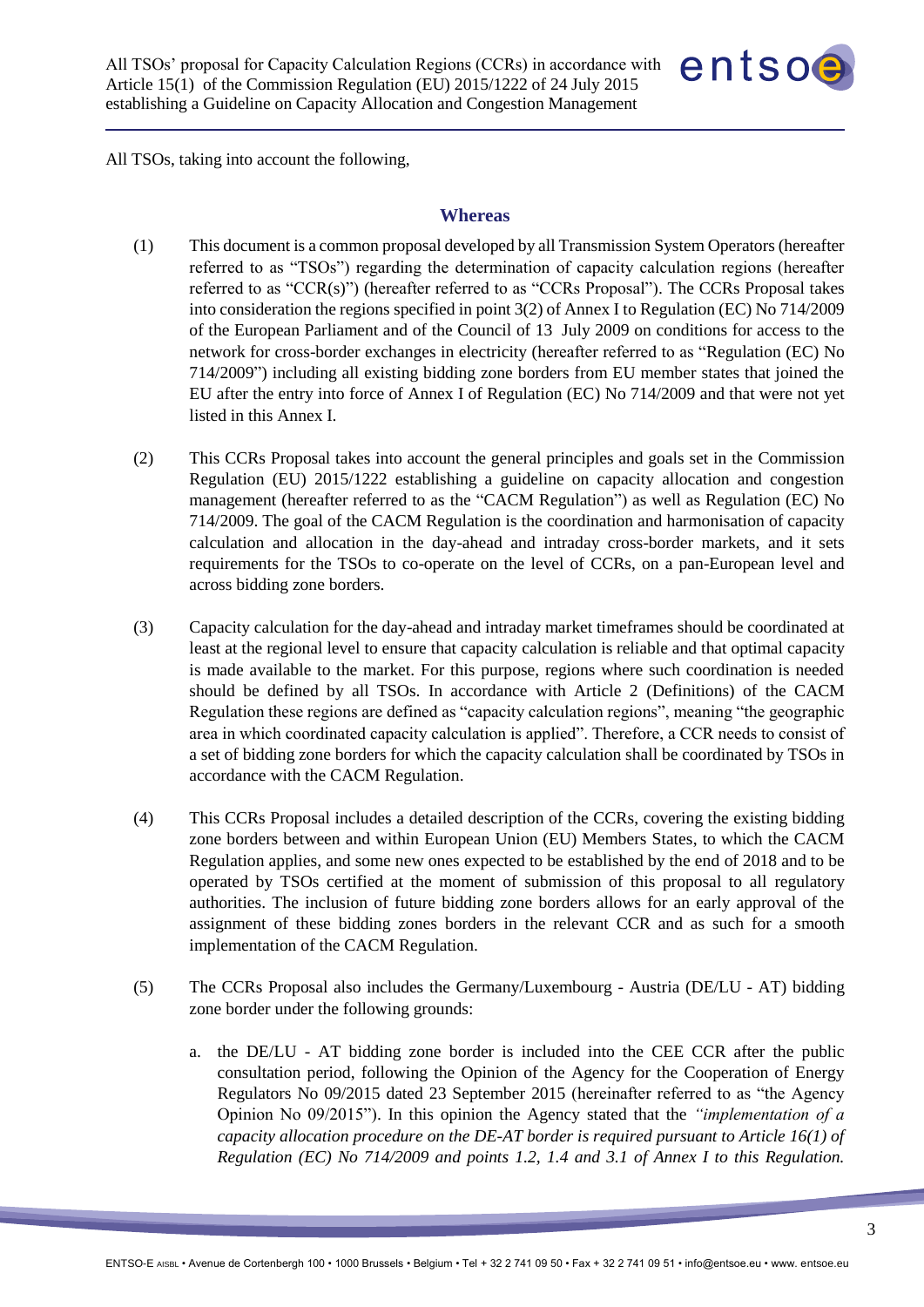

*Moreover, such implementation shall be coordinated at least at the level of the CEE region. Thus, the DE-AT border should form a constituent part of the CEE region for the application of coordinated capacity calculation, optimisation of allocation and secure operation of the network, as required by point 3.5 of Annex I to Regulation (EC) No 714/2009."* The Agency asks further the TSOs and the regulatory authorities of the CEE region to "*commit, within 4 months of the date in which this Opinion is adopted and published, to the adoption of a coordinated capacity allocation procedure on the DE-AT border, with a realistic but ambitious implementation calendar with concrete steps*" for the capacity allocation on this border.

- b. All TSOs understand that the Agency Opinion No 09/2015 explicitly requires the *implementation* of a capacity allocation procedure on the DE - AT border which according to the same opinion shall form a constituent part of the CEE region. All TSOs understand that this opinion has been approved by regulatory authorities in accordance with the applicable governance rules of the Agency's Board of Regulators. The Agency Opinion No 09/2015 therefore reflects a common position of the regulatory authorities. With this CCRs Proposal all TSOs take over and implement this common decision of regulatory authorities, also in anticipation of an amendment requirement or an Agency's decision according to Article 9 (12) of the CACM Regulation which would otherwise be imposed. With the approval of this CCRs Proposal according to Article 9 (6) (b) of the CACM Regulation the approving regulatory authorities are able to inherently reconfirm the decision included in the Agency Opinion No 09/2015 requesting an assignment of the bidding zone border Germany Austria (DE-AT) to the CEE region and the understanding of TSOs outlined in this paragraph.
- (6) This CCRs Proposal, with the proposed CCRs configuration, represents a dynamic and pragmatic pan-European approach with a short- and mid-term view of the geographical scope of CCRs that supports coordination across the bidding zone borders where there is the highest observed interdependence. The need for larger CCRs will be assessed in due time and as early as possible by the relevant TSOs after some experience on coordination within a CCR and between CCRs in accordance with the CACM Regulation has been gained.
- (7) According to Article 9 (9) of the CACM Regulation, the expected impact of the proposed CCRs on the objectives of the CACM Regulation has to be described. The impact is presented below (points 8 to 16 of the Whereas) taking into account that the CACM Regulation places the definition of these CCRs as well as the methodologies to be applied in these regions within a framework of continuous harmonisation, applying the most efficient capacity calculation methodology within each CCR.
- (8) The proposed CCRs contribute to and do not in any way hamper the achievement of the objectives of Article 3 of CACM Regulation. In particular, the proposed CCRs serve the objective ensuring optimal use of transmission infrastructure by linking bidding zone borders, where coordination needs are high in capacity calculation. Within the CCR, the interdependencies between the cross-zonal capacities can be modelled most accurately and efficiently, and the optimal level of cross-zonal capacity can be given to the market. The number of CCRs across Europe also affects the optimal use of transmission infrastructure and the calculation of cross-zonal capacity. Large number of CCRs decrease the coordination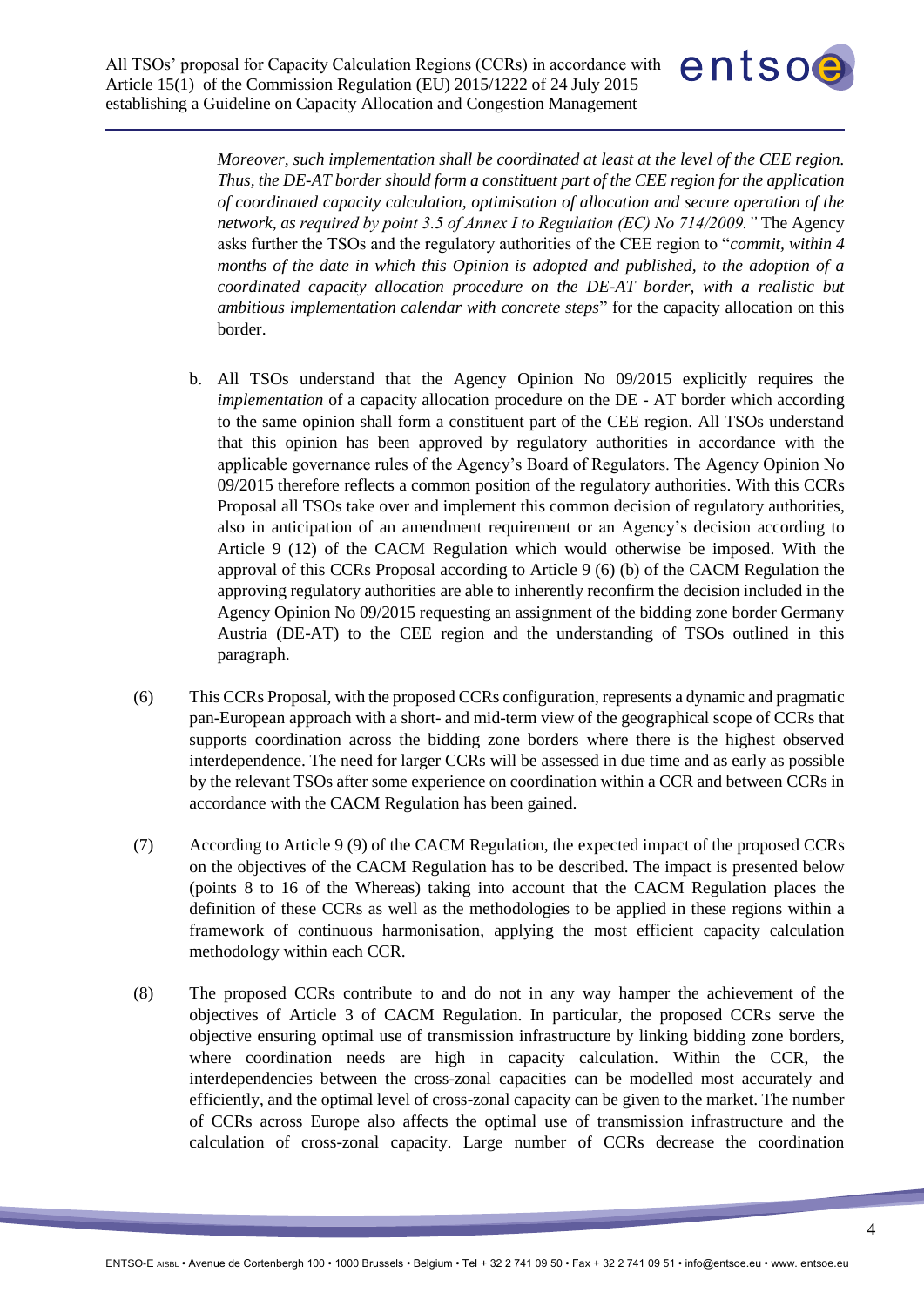

possibilities across bidding zone borders, implying less optimal use of transmission infrastructure.

- (9) However, some smaller CCRs are proposed in order to ensure operational efficiency and better consideration of regional features, such as generation mix, consumption behavior and grid topology, in capacity calculation. This possibility implies an optimal level of cross-zonal capacity for the market without endangering the operational security in case the need for coordination across bidding zone borders is low. On the other hand, where coordination needs across bidding zone borders are high, as in highly meshed transmission grids, a geographically larger CCR (and a smaller number of CCRs) is beneficial to ensure the optimal use of transmission infrastructure. Thus, the optimal number of CCRs is a mixture of CCRs, according to which in continental Europe a few, geographically large CCRs exist, and in other parts of Europe, smaller CCRs are proposed. This CCR configuration contributes to the optimal use of transmission infrastructure in accordance with Article 3(b) of the CACM Regulation.
- (10) The proposed CCRs configuration also affects positively operational security in accordance with Article 3(c) of the CACM Regulation. If interdependency between bidding zone borders is not correctly taken into account in capacity calculation, cross-zonal capacity given to the market might be too high, enabling too high power flows on transmission lines and thus, endangering the operational security of the transmission system. Usually in these cases, less cross-zonal capacity would be given to the market to ensure operational security at the expense of optimal use of transmission infrastructure. The proposed CCRs configuration allows for a proper coordination between bidding zone borders and for modelling of regional features based on a common grid model, which give a high level of cross-zonal capacity to the market without endangering operational security.
- (11) The CCRs serve the objective of optimising the calculation and allocation of cross-zonal capacity in accordance with Article 3(d) of the CACM Regulation as CCRs lay down coordination within a CCR and between CCRs. This is the first time that CCRs will be commonly and comprehensively defined in Europe, laying the ground for the development of regional common capacity calculation methodologies and establishment of Coordinated Capacity Calculator for each CCR. Given, for example, the need for manual operations during the calculation process, the proposed number and size of CCRs are the most feasible approach towards the objective of optimising capacity calculation. Coordination and compatibility across the regions is also explicitly required by the CACM Regulation in Articles 21 (1) (b) (vii) and 29 (9). By respective standardization and coordination, TSOs will ensure both compatible capacity calculation methodologies across CCRs and a coordinated application of the methodologies across the regions.
- (12) One of the objectives of the CACM Regulation is to contribute to the efficient long-term operation and development of the electricity transmission system (Article 3(g) of the CACM Regulation). The coordinated capacity calculation within a CCR will reveal constraining elements in the transmission network that contribute to the long-term operation and development of the electricity transmission system and electricity sector in the Union.
- (13) When preparing the CCRs Proposal, TSOs took careful consideration of understanding the longterm target of the CACM Regulation with regard to capacity calculation and allocation. As a long-term target, the CACM Regulation aims at harmonisation of the capacity calculation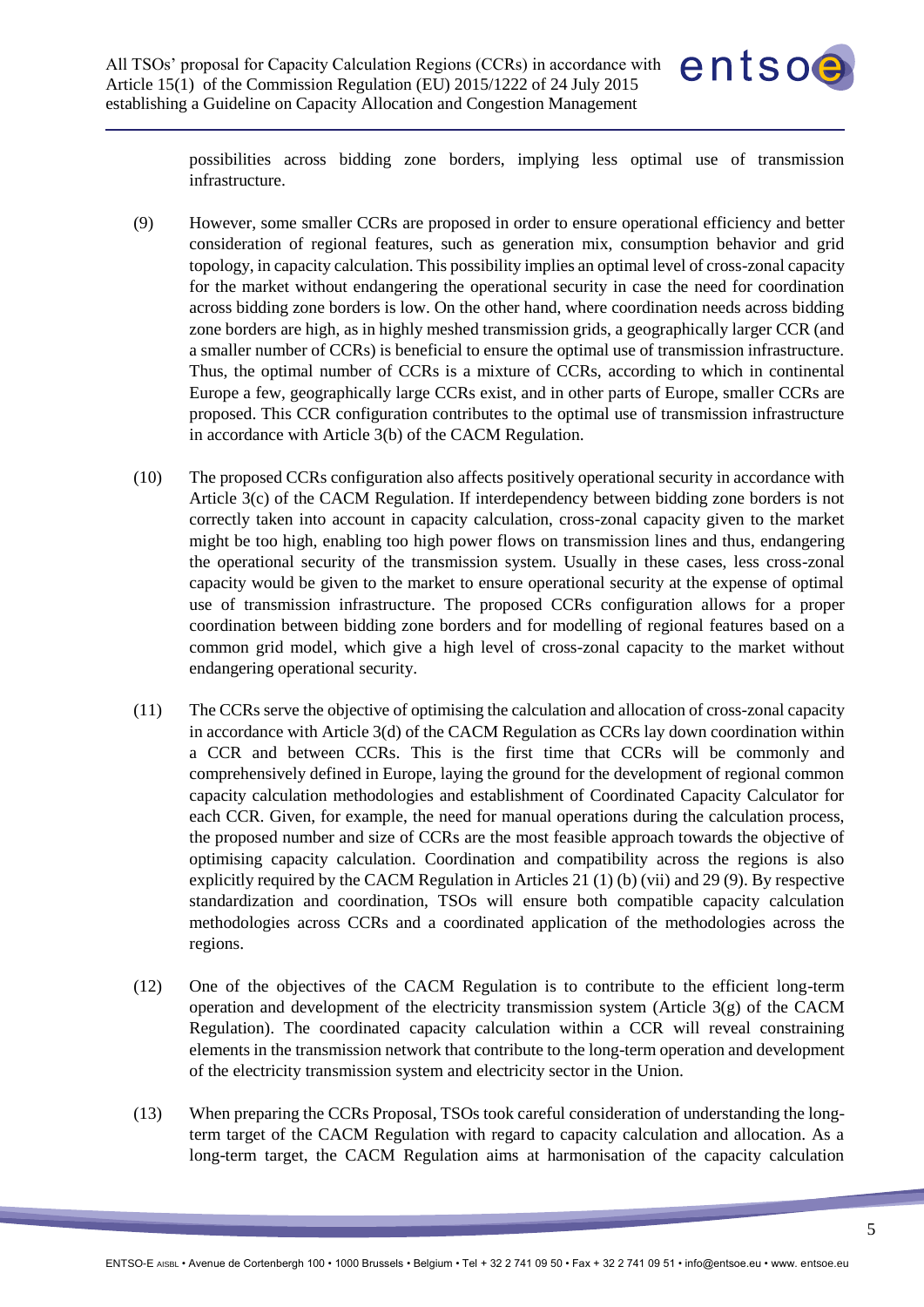

methodology within the CCRs and merging of CCRs when efficiency reasons justify doing so. This CCRs Proposal is an important step on the roadmap towards this long-term target. It is crucial that this roadmap is efficient and does not jeopardise progress towards the long-term target. The CCRs Proposal builds, thus, on current practice and existing projects, and represents a progressively pragmatic harmonisation of capacity calculation.

- (14) The CCRs Proposal contributes somewhat to the objective of promoting effective competition in generation, trading and supply of electricity (Article 3(a)) of the CACM Regulation) because it takes into account market specificities on bidding zone borders by allowing optimally configured CCRs to be established.
- (15) Regarding the objective of transparency and reliability of information (Article 3(f) of the CACM Regulation), the CCRs, being proposed by all TSOs and approved by all regulatory authorities, will be the basis for further work towards market integration in the most transparent way. The proposed CCR configuration shows where coordination between bidding zone borders in capacity calculation is necessary and all TSOs of each CCR will develop common methodologies as defined in CACM Regulation. These methodologies will be consulted upon, approved by regulatory authorities when applicable and published by TSOs, thus, increasing transparency and reliability of information.
- (16) In conclusion, the limited number of CCRs contributes to the general objectives of CACM Regulation to the benefit of all market participants and electricity end consumers.

#### <span id="page-5-0"></span>SUBMIT THE FOLLOWING CCRs PROPOSAL TO ALL REGULATORY AUTHORITIES:

#### **TITLE 1**

#### **General Provisions**

# **Article 1 Subject matter and scope**

- <span id="page-5-1"></span>1. The CCRs as determined in this CCRs Proposal shall be considered as the common proposal of all TSOs in accordance with Article 15 of CACM Regulation and following the Agency Opinion No 09/2015 and they shall cover the following:
	- a) all existing bidding zones borders within and between Member States, to which the CACM Regulation applies;
	- b) future bidding zone borders due to interconnections operated by legal entities certified as TSOs which are under construction at the time of the approval of this proposal and planned to be commissioned before 2018; and
	- c) the Germany/Luxembourg Austria bidding zone border (DE/LU AT) following the Agency Opinion No 09/2015 dated 23 September 2015 in accordance with Article 8 of this CCRs Proposal.
- 2. Based on the CACM Regulation, the following terms and conditions or methodologies shall be developed in each CCR and submitted for approval to the competent regulatory authorities:
	- a) the common capacity calculation methodology in accordance with Article 20 of the CACM Regulation;
	- b) the methodology for coordinated redispatching and countertrading in accordance with Article 35(1) of the CACM Regulation;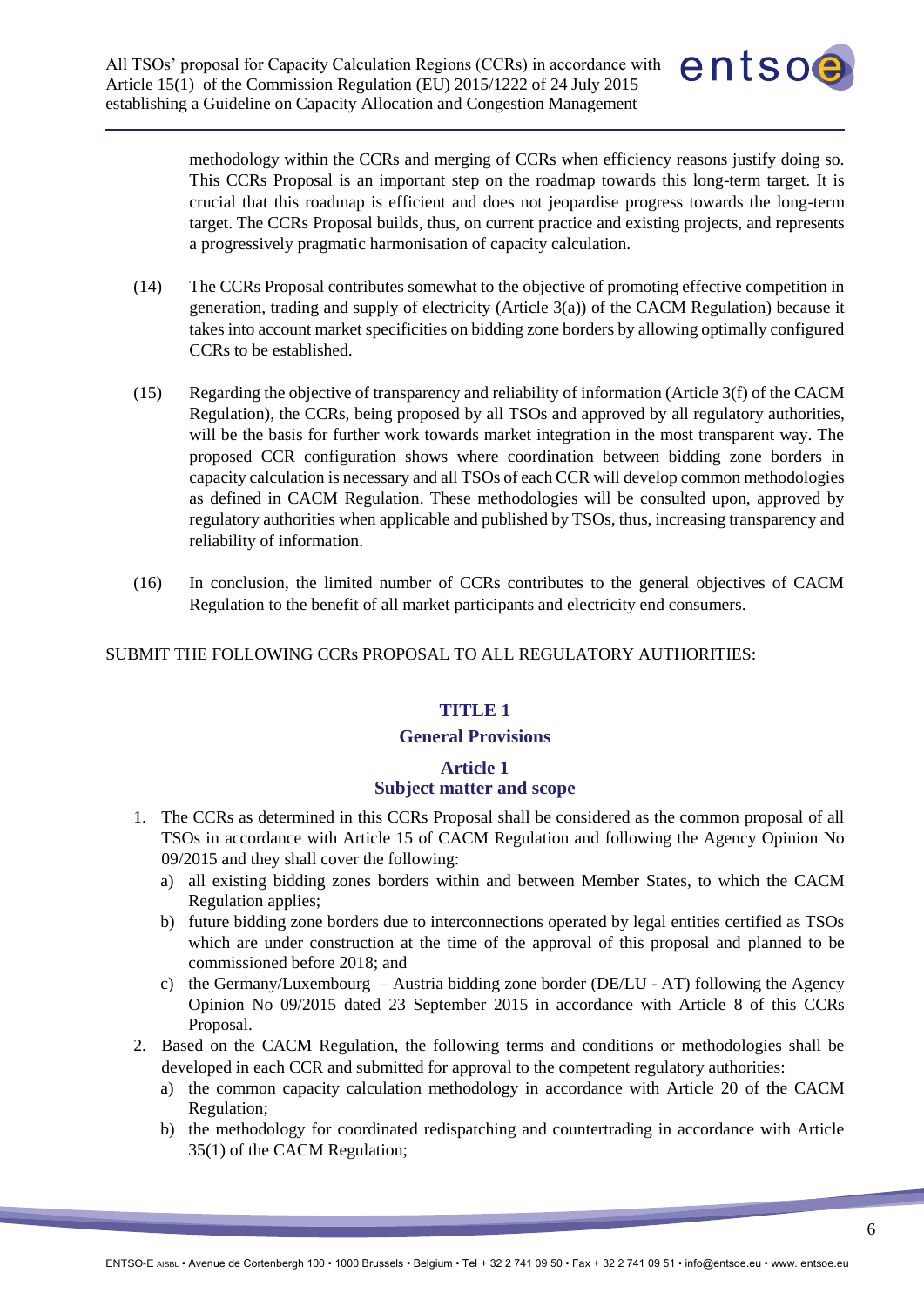

- c) the fallback procedures in accordance with Article 44 of the CACM Regulation; and
- d) the redispatching or countertrading cost sharing methodology in accordance with Article 74(1) of the CACM Regulation.
- 3. Any changes in the bidding zone border configuration in the Member States shall be taken into account for amendment proposals of this CCRs Proposal in accordance with Article 9(13) of the CACM Regulation.

# **Article 2 Definitions and interpretation**

- <span id="page-6-0"></span>1. For the purposes of the CCRs Proposal, terms used in this document shall have the meaning of the definitions included in Article 2 of the CACM Regulation.
- 2. In this CCRs Proposal, unless the context requires otherwise:
	- a) the singular indicates the plural and vice versa;
	- b) the table of contents, headings and examples are inserted for convenience only and do not affect the interpretation of this CCRs Proposal;
	- c) any reference to legislation, regulations, directive, order, instrument, code or any other enactment shall include any modification, extension or re-enactment of it then in force;
	- d) in case of inconsistency between any of the provisions in Title 2 and the maps included in the Appendix to this CCRs Proposal ("Maps of the Proposed CCRs") the provisions in Title 2 shall prevail; and
	- e) any reference to the bidding zones of Germany/Luxembourg (DE/LU) or Austria (AT) for the definition of the bidding zone borders in this CCRs Proposal shall also be read as the bidding zone of Germany/Austria/Luxembourg (DE/AT/LU) for the purposes of capacity allocation on the affected bidding zone borders until the requirements described in Article 8(3) of this CCRs Proposal are fulfilled.
- <span id="page-6-1"></span>3. This CCRs Proposal shall be binding upon and shall ensure to the benefit of the TSOs as referred to herein and their permitted successors and assigns and irrespective of any change in the TSOs' names.

# **TITLE 2**

# **Capacity Calculation Regions**

## **Article 3 Capacity Calculation Region 1: Nordic**

<span id="page-6-2"></span>The CCR Nordic shall include the bidding zone borders listed below and shown on the map No 1 included in the Appendix to this CCRs Proposal as attributed to the referred TSOs:

- a) Denmark 1 Sweden 3 (DK1-SE3), Energinet.dk and Svenska kraftnät;
- b) Denmark 2 Sweden 4 (DK2-SE4), Energinet.dk and Svenska kraftnät;
- c) Denmark 1 Denmark 2 (DK1-DK2), Energinet.dk;
- d) Sweden 4 Sweden 3 (SE4-SE3), Svenska kraftnät;
- e) Sweden 3 Sweden 2 (SE3-SE2), Svenska kraftnät;
- f) Sweden 2 Sweden 1 (SE2-SE1), Svenska kraftnät;
- g) Sweden 3 Finland (SE3-FI), Svenska kraftnät and Fingrid Oyj; and
- h) Sweden 1 Finland (SE1-FI), Svenska kraftnät and Fingrid Oyj.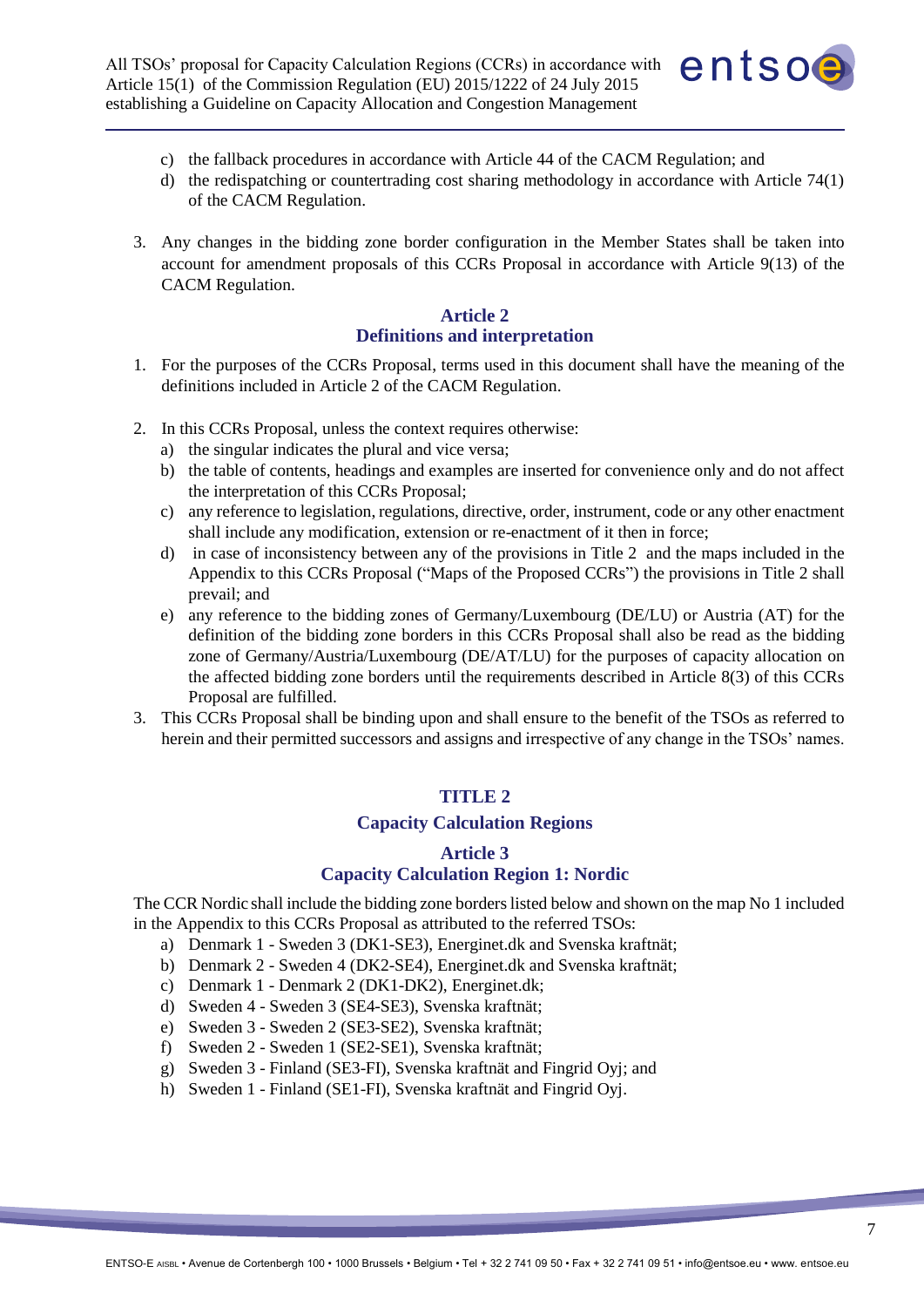

# **Article 4**

# **Capacity Calculation Region 2: Hansa**

<span id="page-7-0"></span>The CCR Hansa shall include the bidding zone borders listed below and shown on the map No 2 included in the Appendix to this CCRs Proposal as attributed to the referred TSOs:

- a) Denmark 1 Germany/Luxembourg (DK1-DE/LU), Energinet.dk and TenneT TSO GmbH;
- b) Denmark 2 Germany/Luxembourg (DK2-DE/LU), Energinet.dk and 50Hertz Transmission GmbH; and
- c) Sweden 4 Poland (SE4 PL), Svenska Kraftnät and PSE S.A..

#### **Article 5**

# **Capacity Calculation Region 3: Central-west Europe (CWE)**

- <span id="page-7-1"></span>1. The CCR CWE shall include the bidding zone borders listed below and shown on the map No 3 included in the Appendix to this CCRs Proposal as attributed to the referred TSOs:
	- a) France Belgium (FR BE), RTE Réseau de transport d'électricité and Elia System Operator NV/SA;
	- b) Belgium Netherlands (BE NL), Elia System Operator NV/SA and TenneT TSO B.V.;
	- c) France Germany/Luxembourg (FR DE/LU), RTE– Réseau de transport d'électricité; Amprion GmbH and TransnetBW GmbH;
	- d) Netherlands Germany/Luxembourg (NL DE/LU), TenneT TSO B.V. and TenneT TSO GmbH and Amprion GmbH; and
	- e) Belgium Germany/Luxembourg (BE-DE/LU), Elia System Operator NV/SA and Creos Luxembourg S.A..
- 2. The assignment of the bidding zone border BE-DE/LU to the CCR CWE in accordance with paragraph 1 item e) of this Article shall be effective from the date of operation of the interconnection on this bidding zone border, which is under construction at the date of submission of this CCRs Proposal.
- 3. For coordination purposes and due to existing interdependencies, 50Hertz Transmission GmbH, Creos Luxembourg S.A. and Austrian Power Grid AG shall be also attributed to the CCR CWE from the approval of this CCRs Proposal.

#### **Article 6 Capacity Calculation Region 4: Italy North**

<span id="page-7-2"></span>The CCR Italy North shall include the bidding zone borders listed below and shown on the map No 4 included in the Appendix to this CCRs Proposal as attributed to the referred TSOs:

- a) Italy NORD France (NORD FR), TERNA Rete Elettrica Nazionale S.p.A. and RTE– Réseau de transport d'électricité;
- b) Italy NORD Austria (NORD AT), TERNA Rete Elettrica Nazionale S.p.A. and Austrian Power Grid AG; and
- c) Italy NORD Slovenia (NORD SI), TERNA Rete Elettrica Nazionale S.p.A. and ELES d.o.o.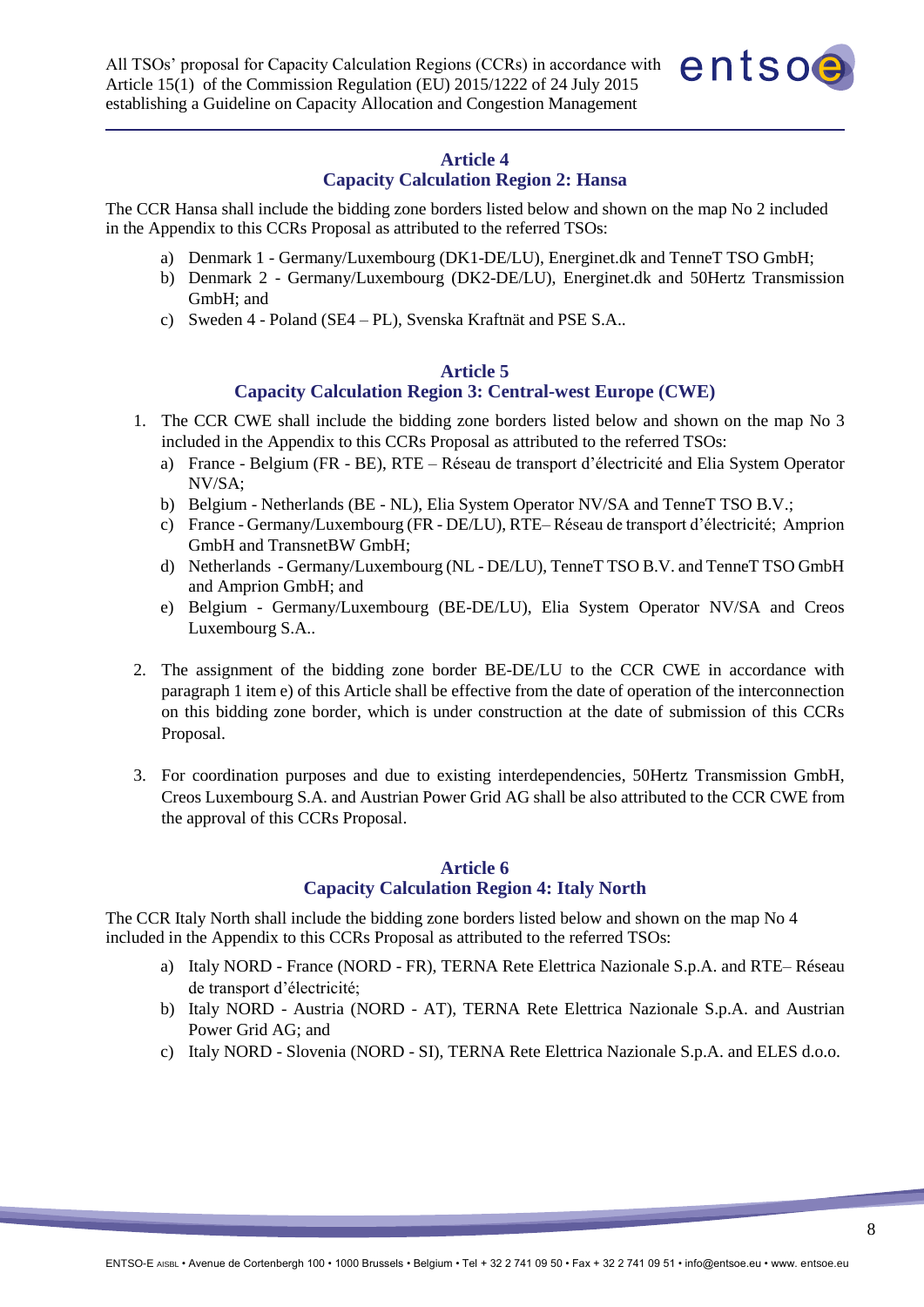

#### **Article 7**

#### **Capacity Calculation Region 5: Greece-Italy (GRIT)**

<span id="page-8-0"></span>The CCR GRIT shall include the bidding zone borders listed below and shown on the map No 5 included in the Appendix to this CCRs Proposal as attributed to the referred TSOs:

- a) Italy BRNN Greece (BRNN GR), TERNA Rete Elettrica Nazionale S.p.A. and Independent Power Transmission Operator S.A.;
- b) Italy NORD Italy CNOR (NORD CNOR), TERNA Rete Elettrica Nazionale S.p.A.;
- c) Italy CNOR Italy CSUD (CNOR CSUD), TERNA Rete Elettrica Nazionale S.p.A.;
- d) Italy CNOR Italy SARD (CNOR SARD), TERNA Rete Elettrica Nazionale S.p.A.;
- e) Italy SARD Italy CSUD (SARD CSUD), TERNA Rete Elettrica Nazionale S.p.A.;
- f) Italy CSUD Italy SUD (CSUD SUD), TERNA Rete Elettrica Nazionale S.p.A.;
- g) Italy SUD Italy BRNN (SUD BRNN), TERNA Rete Elettrica Nazionale S.p.A.;
- h) Italy SUD Italy FOGN (SUD FOGN), TERNA Rete Elettrica Nazionale S.p.A.;
- i) Italy SUD Italy ROSN (SUD ROSN), TERNA Rete Elettrica Nazionale S.p.A.;
- j) Italy ROSN Italy SICI (ROSN SICI), TERNA Rete Elettrica Nazionale S.p.A; and
- k) Italy SICI Italy PRGP (SICI PRGP), TERNA Rete Elettrica Nazionale S.p.A.

#### **Article 8**

## **Capacity Calculation Region 6: Central Eastern Europe (CEE)**

- <span id="page-8-1"></span>1. The CCR CEE shall include the bidding zone borders listed below and shown on the map No 6 included in the Appendix to this CCRs Proposal as attributed to the referred TSOs:
	- a) Germany/Luxembourg Poland (DE/LU PL), 50Hertz Transmission GmbH and PSE S.A.;
	- b) Germany/Luxembourg Czech Republic (DE/LU CZ), TenneT TSO GmbH, 50Hertz Transmission GmbH and ČEPS, a.s.;
	- c) Austria Czech Republic (AT CZ), Austrian Power Grid AG and ČEPS, a.s.;
	- d) Austria Hungary (AT HU), Austrian Power Grid AG and MAVIR Hungarian Independent Transmission Operator Company Ltd.;
	- e) Austria Slovenia (AT SI), Austrian Power Grid AG and ELES, d.o.o.;
	- f) Czech Republic Slovakia (CZ SK), ČEPS, a.s. and Slovenská elektrizačná prenosová sústava, a.s.;
	- g) Czech Republic Poland (CZ PL), ČEPS, a.s. and PSE S.A.;
	- h) Hungary Slovakia (HU SK), MAVIR Hungarian Independent Transmission Operator Company Ltd. and Slovenská elektrizačná prenosová sústava, a.s.;
	- i) Poland Slovakia (PL SK), PSE S.A. and Slovenská elektrizačná prenosová sústava, a.s.;
	- j) Croatia Slovenia (HR SI), Croatian Transmission System Operator Ltd. (HOPS d.o.o.), ELES, d.o.o.;
	- k) Croatia Hungary (HR HU), Croatian Transmission System Operator Ltd. (HOPS d.o.o.), MAVIR Hungarian Independent Transmission Operator Company Ltd.;
	- l) Romania Hungary (RO HU), Compania Naţională de Transport al Energiei Electrice "Transelectrica" S.A., MAVIR Hungarian Independent Transmission Operator Company Ltd.;
	- m) Hungary Slovenia (HU SI), MAVIR Hungarian Independent Transmission Operator Company Ltd., ELES, d.o.o.; and
	- n) Germany/Luxembourg Austria (DE/LU AT), Austrian Power Grid AG, TransnetBW GmbH, TenneT TSO GmbH and Amprion GmbH.
- 2. In accordance with the Agency Opinion 09/2015 dated 23 September 2015 regarding the compliance of the congestion management rules on the Germany/Luxembourg - Austria border with existing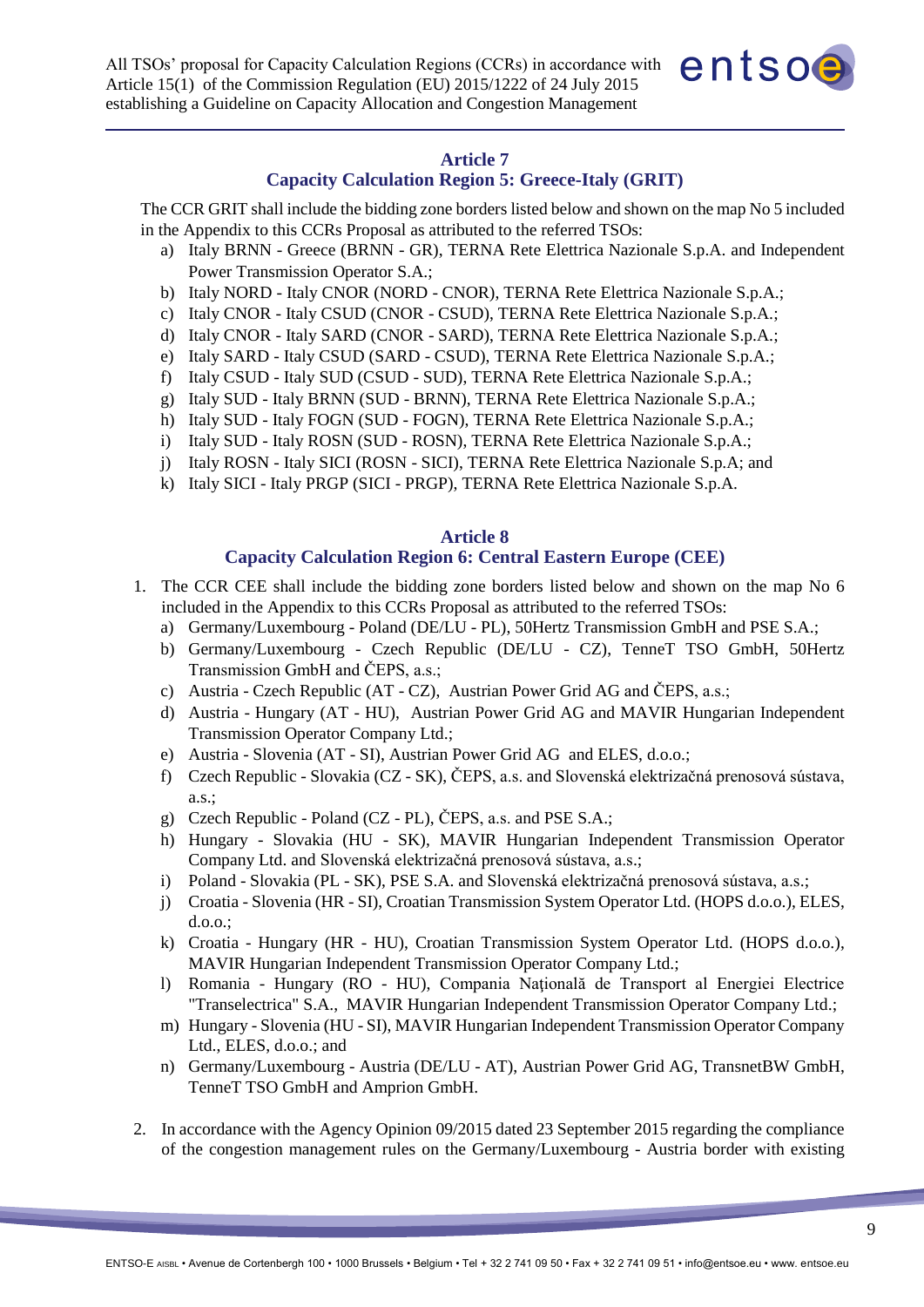

European legislation the bidding zone border DE/LU - AT described in paragraph 1 item n) shall be assigned to the CCR CEE. This assignment shall, without prejudice to paragraph 3, be effective from the approval of this CCRs Proposal by all regulatory authorities or a decision by the Agency in accordance with Article 9 of the CACM Regulation. From the approval of this CCRs Proposal, the TSOs responsible for the DE/LU - AT bidding zone border and not already listed for any other border under paragraph  $(1)$  a) – m) shall, without prejudice to paragraph 3, cooperate with the TSOs from the CCR CEE for the preparation of the methodologies and proposals to be developed by the CCR CEE in accordance with Article 1(2) of this CCRs Proposal.

- 3. For the avoidance of doubt, capacity allocation on the DE/LU AT border shall be introduced in line with the implementation calendar agreed upon by the relevant regulatory authorities and TSOs in accordance with the Agency Opinion No 09/2015 and at the latest when implementation of flowbased capacity calculation takes places in the CCR CEE in accordance with the CACM Regulation.
- 4. The assignment of the bidding zone border HU-SI to the CCR CEE in accordance with paragraph 1 item m) of this Article shall be effective from the date of operation of the interconnection on this bidding zone border, which is under construction at the date of submission of this CCRs Proposal.

## **Article 9 Merger of the CCRs CWE and CEE**

<span id="page-9-0"></span>Under ENTSO-E facilitation the TSOs from the CCRs CWE and the CEE shall closely cooperate from the moment of the submission of this CCRs Proposal to all regulatory authorities towards the merger of the two CCRs, which shall take place as soon as possible. In order to define a clear roadmap, the TSOs from the CCRs CWE and the CEE shall submit within four (4) months after the submission of this CCRs Proposal to the relevant regulatory authorities of the proposed CCRs CWE and CEE a joint roadmap on how to merge the two CCRs. This joint roadmap shall use, as a basis, existing solutions on the flow-based day ahead and intraday capacity calculation methodology, which shall be amended where necessary to adapt, among others, to the different grid structures of CWE and CEE TSOs.

# **Article 10**

# **Capacity Calculation Region 7: South-west Europe (SWE)**

<span id="page-9-1"></span>The CCR SWE shall include the bidding zone borders listed below and shown on the map No 7 included in the Appendix to this CCRs Proposal as attributed to the referred TSOs:

- a) France Spain (FR ES), RTE Réseau de transport d'électricité and REE Red Eléctrica de España, S.A.U.; and
- b) Spain Portugal (ES PT), REE Red Eléctrica de España, S.A.U. and REN Rede Eléctrica Nacional, S.A..

#### **Article 11**

# **Capacity Calculation Region 8: Ireland and United Kingdom (IU)**

<span id="page-9-2"></span>The CCR IU shall include the bidding zone border between Great Britain and Single Energy Market in Ireland and Northern Ireland attributed to the EirGrid, Moyle Interconnector (Moyle), National Grid Electricity Transmission plc (NGET) and SONI. The IU CCR is shown on the map No 8 included in the Appendix to this CCRs Proposal.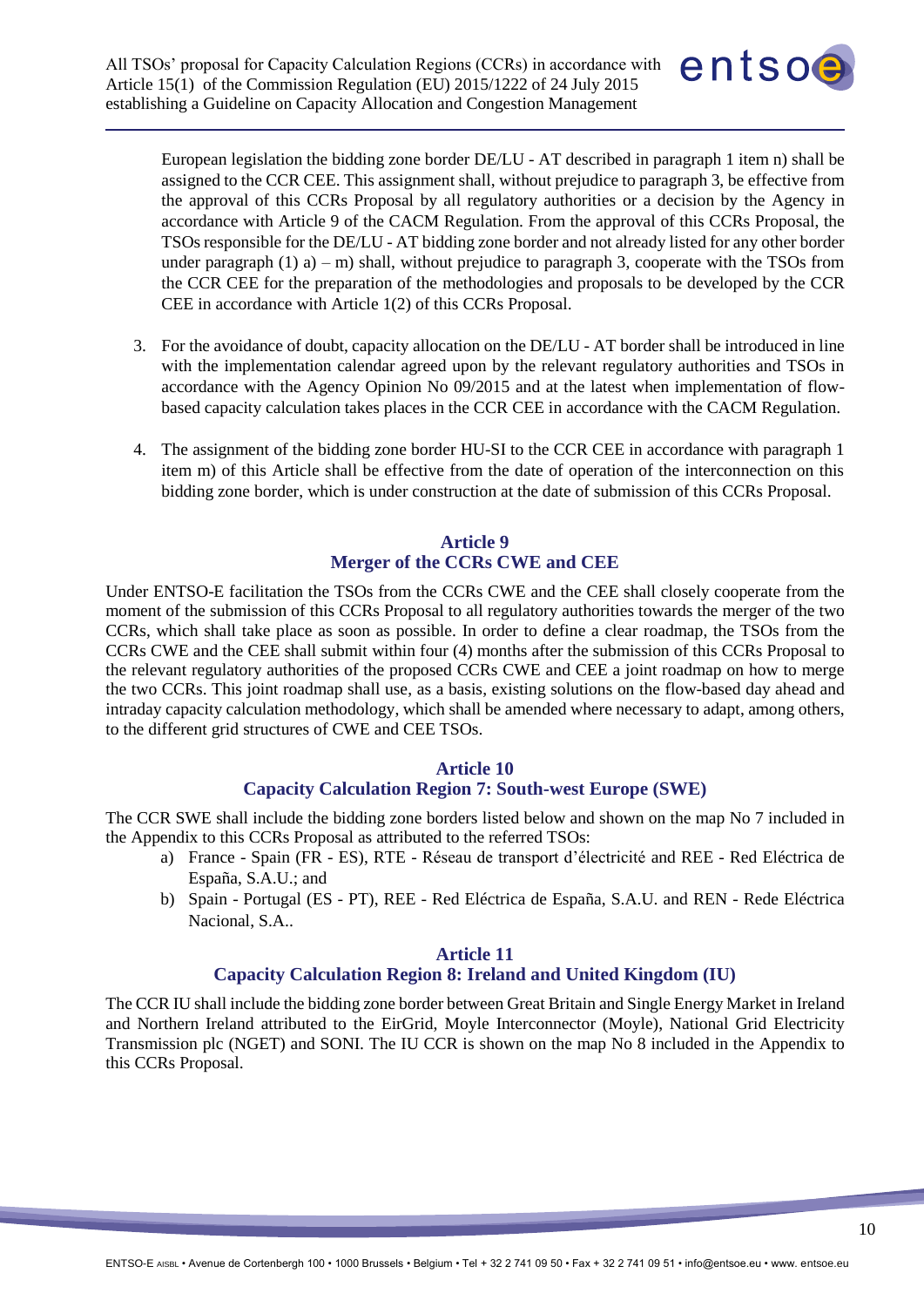

#### **Article 12**

# **Capacity Calculation Region 9: Channel**

<span id="page-10-0"></span>The CCR Channel shall include the bidding zone borders listed below and shown on the map No 9 included in the Appendix to this CCRs Proposal as attributed to the referred TSOs:

- a) France Great Britain (FR GB), RTE Réseau de transport d'électricité, National Grid Electricity Transmission plc (NGET) and National Grid Interconnectors Limited (NGIC); and
- b) Netherlands Great Britain (NL GB), BritNed Development Limited (BritNed) and TenneT TSO B.V..

# **Article 13**

# **Capacity Calculation Region 10: Baltic**

- <span id="page-10-1"></span>1. The CCR Baltic shall include the bidding zone borders listed below and shown on the map No 10 included in the Appendix to this CCRs Proposal as attributed to the referred TSOs:
	- a) Estonia Latvia (EE LV), Elering AS and Augstsprieguma tīkls;
	- b) Latvia Lithuania (LV LT), Augstsprieguma tīkls and Litgrid AB; and
	- c) Estonia Finland (EE FI), Elering AS and Fingrid Oyj;
	- d) Lithuania Sweden 4 (LT-SE4), Litgrid AB and Svenska kraftnät; and
	- e) Lithuania- Poland (LT-PL), Litgrid AB and PSE S.A..
- 2. The assignment of the bidding zone borders LT-SE4 and LT-PL to the CCR Baltic in accordance with paragraph 1 items d) and e) of this Article shall be effective from the date of operation of the interconnections on this bidding zone borders, which are under construction at the date of submission of this CCRs Proposal.

#### **Article 14**

#### **Capacity Calculation Region 11: South-east Europe (SEE)**

<span id="page-10-2"></span>The CCR SEE shall include the bidding zone borders listed below and shown on the map No 11 included in the Appendix to this CCRs Proposal as attributed to the referred TSOs:

- a) Greece Bulgaria (GR BG), Independent Power Transmission Operator S.A. and Elektroenergien Sistemen Operator (ESO) EAD; and
- <span id="page-10-3"></span>b) Bulgaria - Romania (BG - RO), Elektroenergien Sistemen Operator (ESO) EAD and Compania Natională de Transport al Energiei Electrice "Transelectrica" S.A..

#### **TITLE 3**

#### **Final provisions**

# **Article 15 Implementation date of CCRs**

<span id="page-10-4"></span>The TSOs shall apply the proposed CCRs as described in Title 2 as soon as all regulatory authorities have approved the proposed CCRs or a decision has been taken by the Agency in accordance with Article 9(11) and 9(12) of the CACM Regulation.

# **Article 16**

# **Language**

<span id="page-10-5"></span>The official language for this CCRs Proposal shall be English. For the avoidance of doubt, where TSOs need to translate this CCRs Proposal into their national language(s), in the event of inconsistencies between the English version published by TSOs in accordance with Article 9 (14) of the CACM Regulation and any version in another language, the interpretation of the English version published by TSOs shall prevail.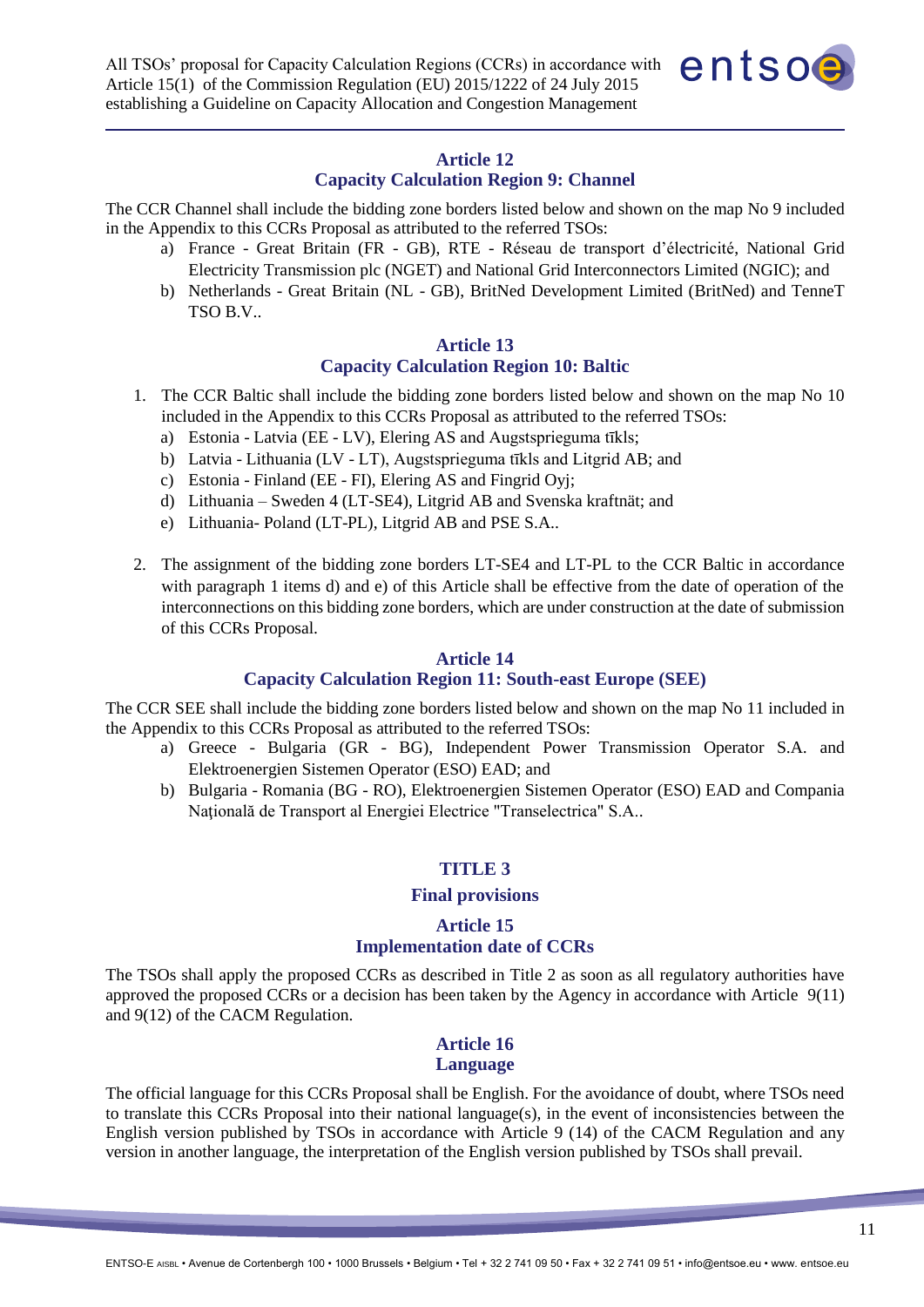

#### **Appendix: Maps of the proposed CCRs**

<span id="page-11-0"></span>1. Capacity Calculation Region 1: Nordic



2. Capacity Calculation Region 2: Hansa (PL-DE/LU, DK2-SE4 and DK1-DK2 bidding zone borders are not part of this CCR)

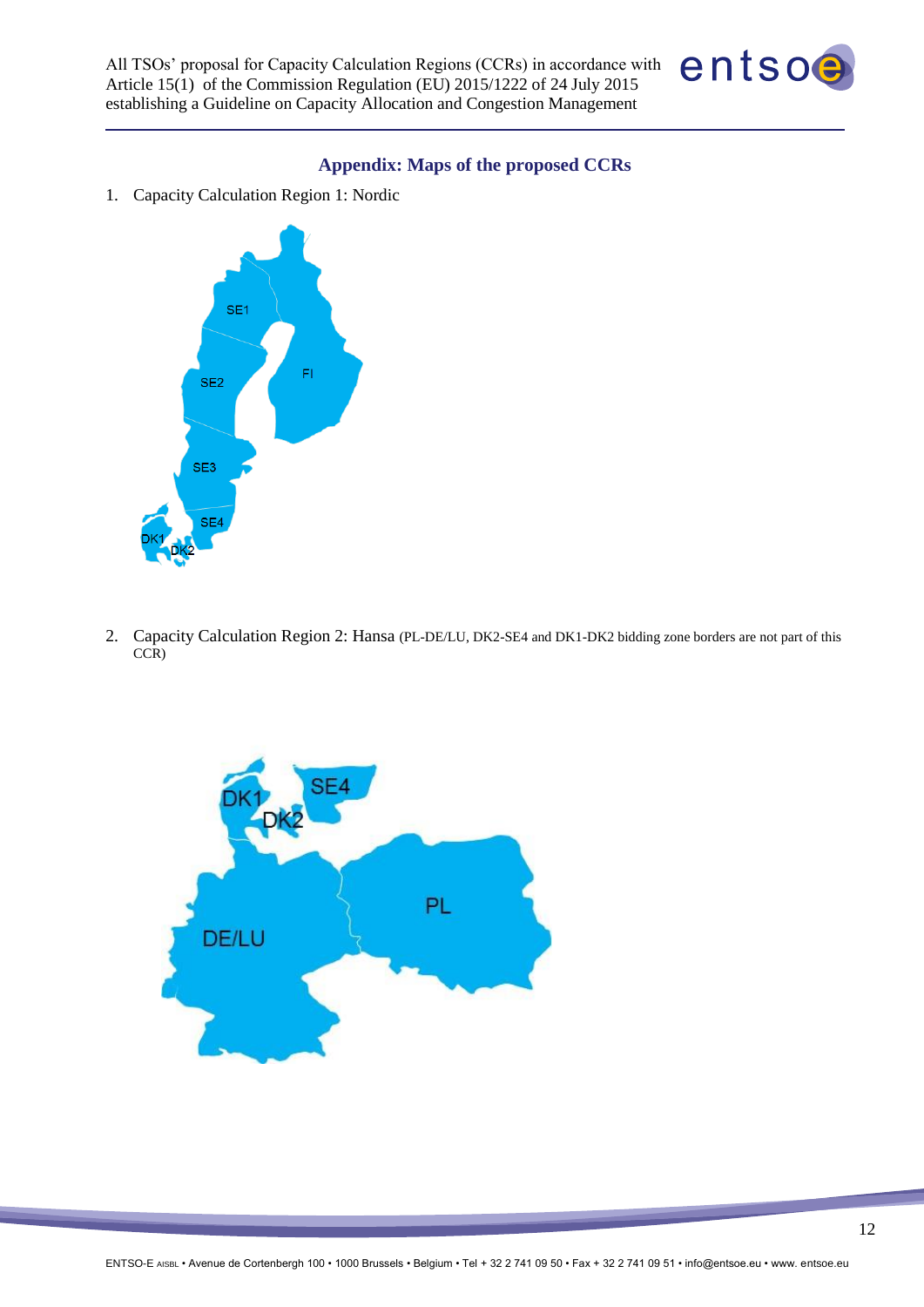

3. Capacity Calculation Region 3: Central-west Europe (CWE)



4. Capacity Calculation Region 4: Italy North (AT-SI bidding zone border is not part of this CCR)

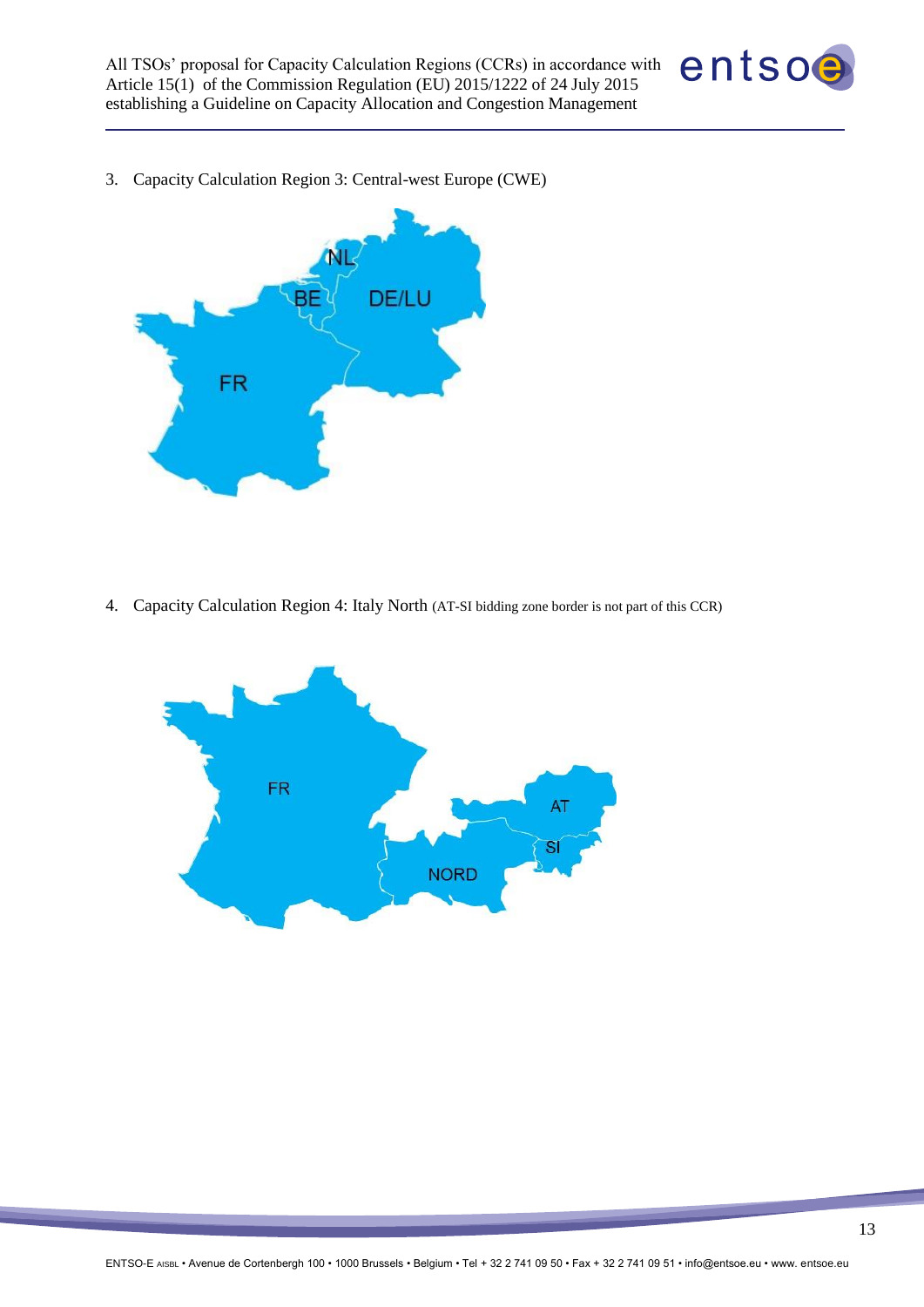

5. Capacity Calculation Region 5: Greece-Italy (GRIT)



6. Capacity Calculation Region 6: Central Eastern Europe (CEE)

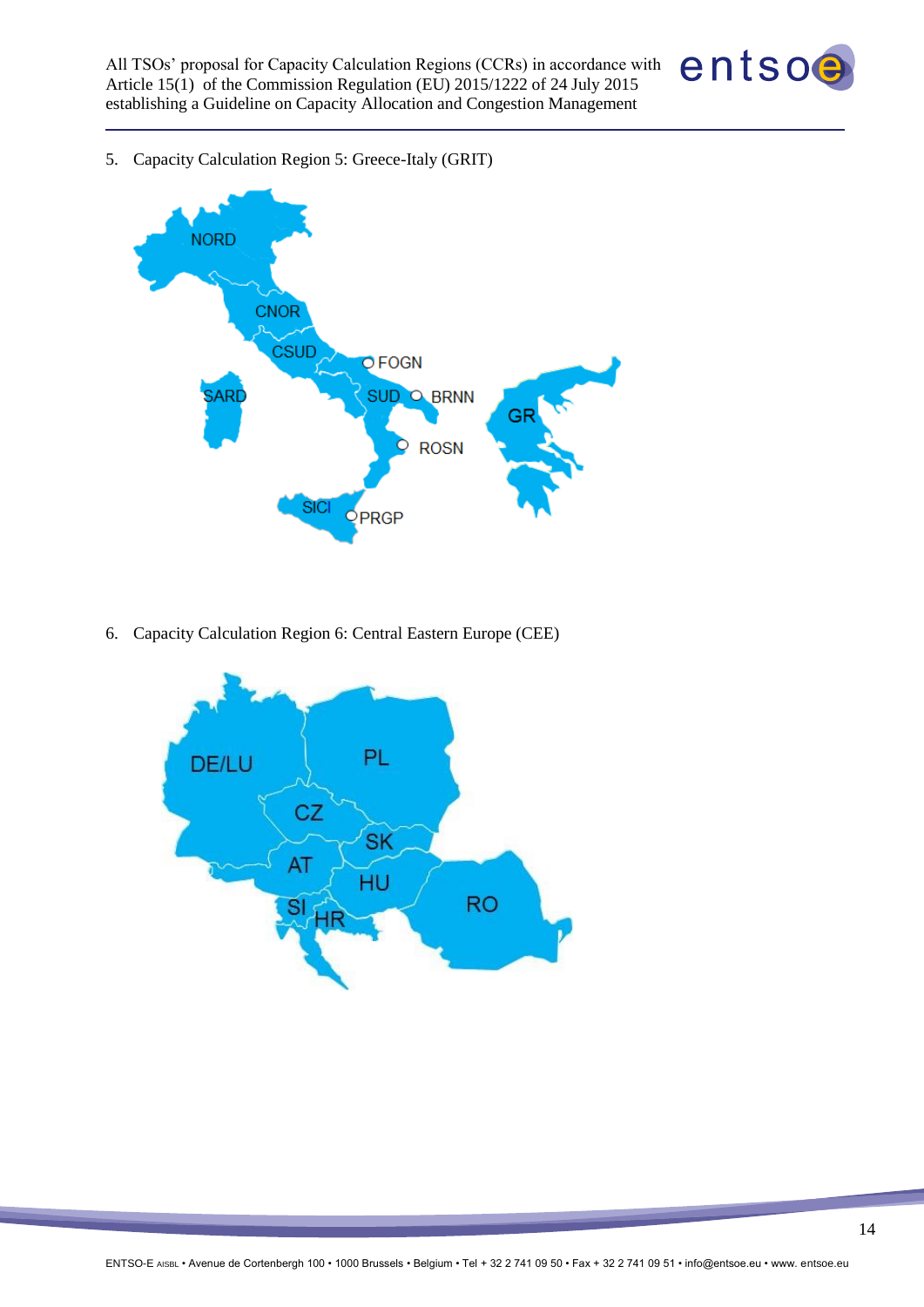

7. Capacity Calculation Region 7: South-west Europe (SWE)



8. Capacity Calculation Region 8: Ireland and United Kingdom (IU)

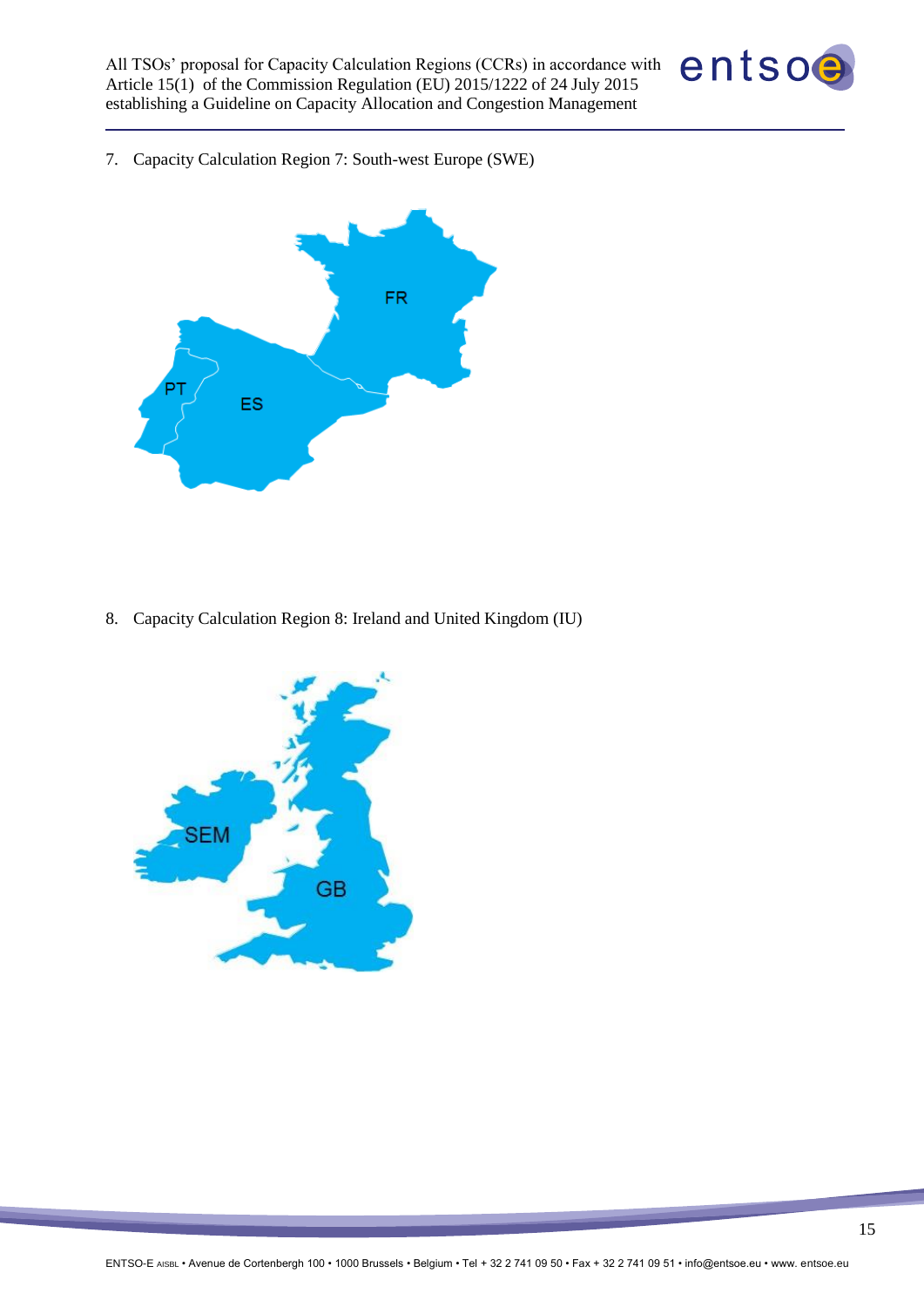

9. Capacity Calculation Region 9: Channel



10. Capacity Calculation Region 10: Baltic (SE4-PL bidding zone border is not part of this CCR)